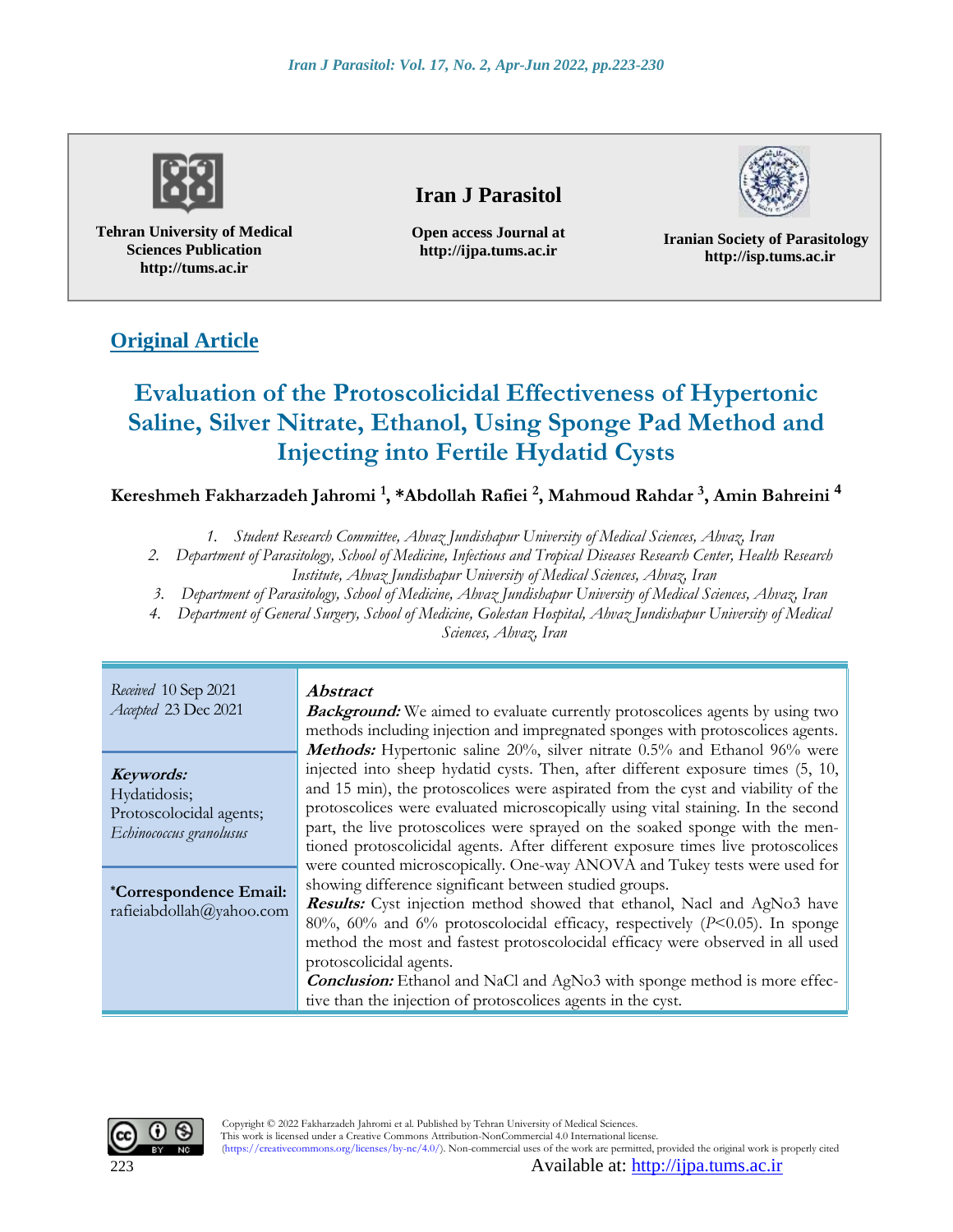### **Introduction**

ystic echinococcosis (CE) is one of the most common zoonotic parasite disease in developing countries which is caused by larval stage of a cestoda worm called *Echinococcus granulosus* (1-3). CE is almost universally distributed, especially in Central and South America, Sub-Saharan Africa, Russia, China and Mediterranean countries. Factors such as migration have made the disease a re-emerging problem in Europe. Mortality rate is estimated at 0.2 per 100,000 population, with a lethality rate of 2.2-5% (4). The WHO has declared echinococcosis as a neglected disease (5, 6). *C*

Four treatment strategy have been considered included surgery, PAIR (Puncture, Aspiration, Injection, and Respiration), drug therapy and observation (Wait and Watch strategy) (7, 8). The first treatment choice is surgery (9, 10) but, despite the advantage of surgical techniques, there is a risk of leakage and formation of secondary infection (9, 11). Recurrence of the disease has been reported in 2- 25% of patients (11) during surgery. Therefore, it is important to present appropriate scolocidal agents and define effective exposure time (12, 13).

Different scolocidal agents have been used with variable efficacy and in some cases based on surgeon's experience (12). The use of impregnated sponge pads with scolocidal substances around the surgical site has been performed from past to present. Sponges act as a mechanical and chemical barrier (14, 15). However, no scolocidal substance completely kills the protoscolices inside the cysts (2). Hence, finding a more effective scolocidal substance with a shorter effect time is essential for this purpose (13). Currently, WHO-IWGE (Informal Working Group on Echinococcosis) recommends hypertonic saline 20% as the preferred protoscolicidal agents in surgery and hypertonic saline 20% or ethylic alcohol 95% in PAIR, but high-quality comparative studies concern to protoscolicidal agents are still awaited (2, 4).

In some studies the effect of scolocidal substances on live protoscolices were investigated (3, 10, 14, 16, 17). Besim and Khan examined the effect of scolocidal substances on the sponge pad after 15 minutes. Protoscolices sprayed on different soaked sponges with betadine, saline 20%, hydrogen peroxide 3%, ethyl alcohol 95%, and Chlorhexidine 10%. The protoscolices were inactivated after 15 minutes but the concentration of saline less than 20% was not effective(14, 16) . Yatim et al. indicated the volume of the hydatid was reduced by ethanol 98% and albendazole in injection method when compare with control group (18).

It is important to know which method has the best scolocidal effect for controlling secondary hydatidosis after surgery. Therefore the current study was conducted to investigate common scolocidal agents using sponge method and injection with considering the best exposure time with different concentrations and exposure times.

### **Materials and Methods**

Current research was approved by Ethical Committee of Ahvaz Jundishapur University of Medical Sciences (IR.AJUMS.REC.1399.119 dated 02.05.2020).

#### **Cysts collection**

Hydatid cyst were collected from infected sheep in Ahvaz slaughterhouse. Before using of the cysts, it should be noticed that the cyst does not contaminate with bacteria and having live protoscolices.

### **Injection method**

Thirty percent of the cyst fluid volume was aspirated with a syringe. The first approxi-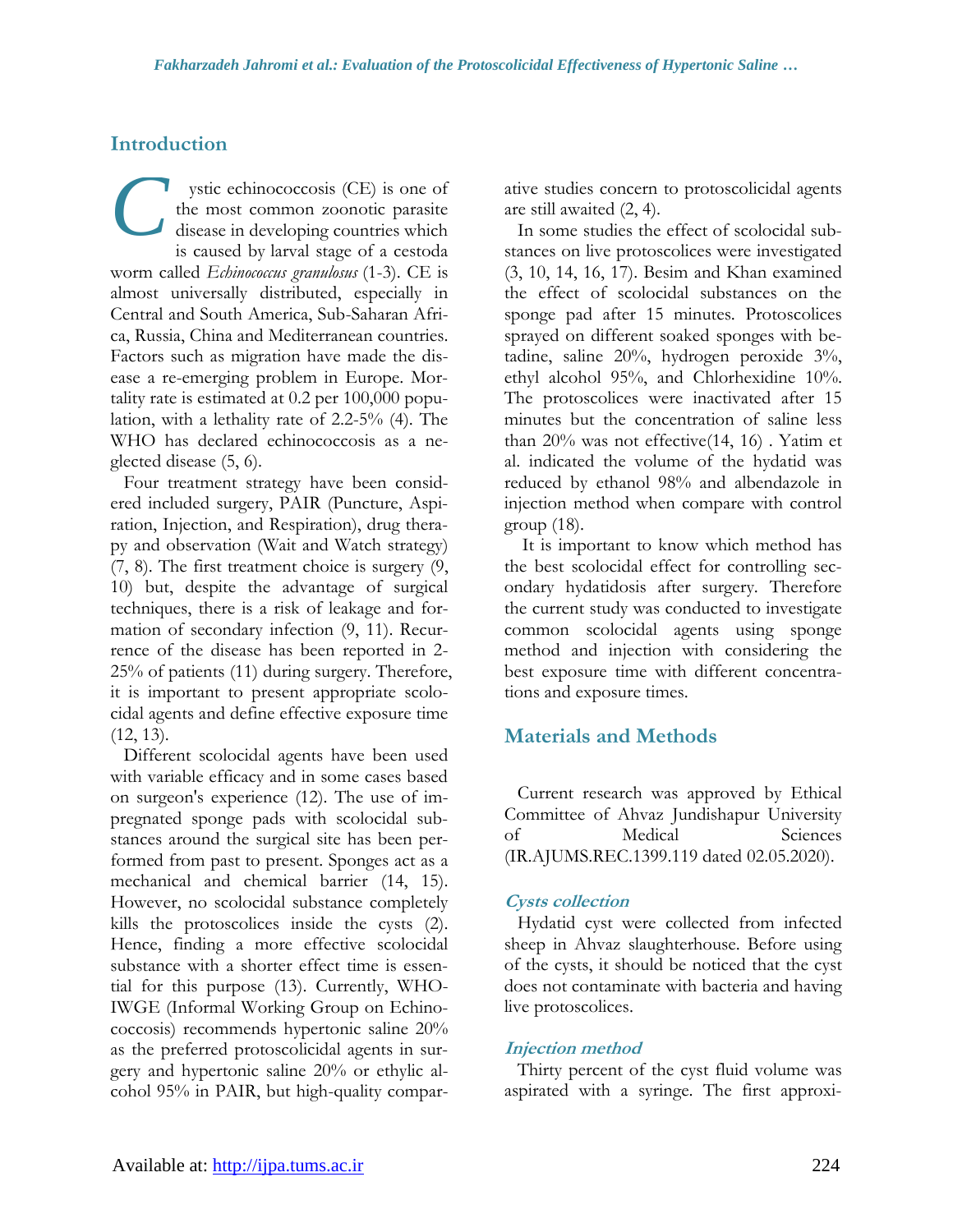mately volume of the cyst was calculated following formula: (V =  $4/3 \pi r^3$ ). Spherical cysts were preferably used. The same volume of aspirated cyst fluid was replaced with hypertonic saline 20%, Ethanol 96%, silver nitrate 0.5% and PBS as negative control. After 5, 10 and 15 minutes, the cyst fluid was aspirated and after staining protoscolices with eosin 0.1%, the live protoscolices were counted.

#### **Sponge pad method**

Four petri dish containing hypertonic saline 20%, ethanol 96%, Ag No3 0.5% and PBS were prepared and a piece of sponge pad were soaked in its. Then, 2000 protoscolices in 0.5 ml cyst fluid was added to sponge and left for 5, 10, 15 and 20 min. After the exposure times the sponges were washed with PBS solution and the number of live protoscolices were count after vital staining (Fig.1).



**Fig.1:** Sponge method. Soaking in substances and washing sponges in PBS.

#### **Statistical tests**

#### **Results**

Kolmogrov-smirnov test was used for testing normal distribution of statistical data. ANOVA and Tukey's test were applied for showing significant difference between groups. Significant difference level was considered at *P*<0.05.

# **Injection method**

Ethanol, NaCl and AgNo3 had 80%, 60% and 9% scolocidal activity after 20 min respectively. The fastest killing effect was observed for Ethanol, NaCl and AgNo3, respectively (Fig. 2).



**Fig. 2:** Mortality rate of scolocidal agents after injection (*P*=0.001)

.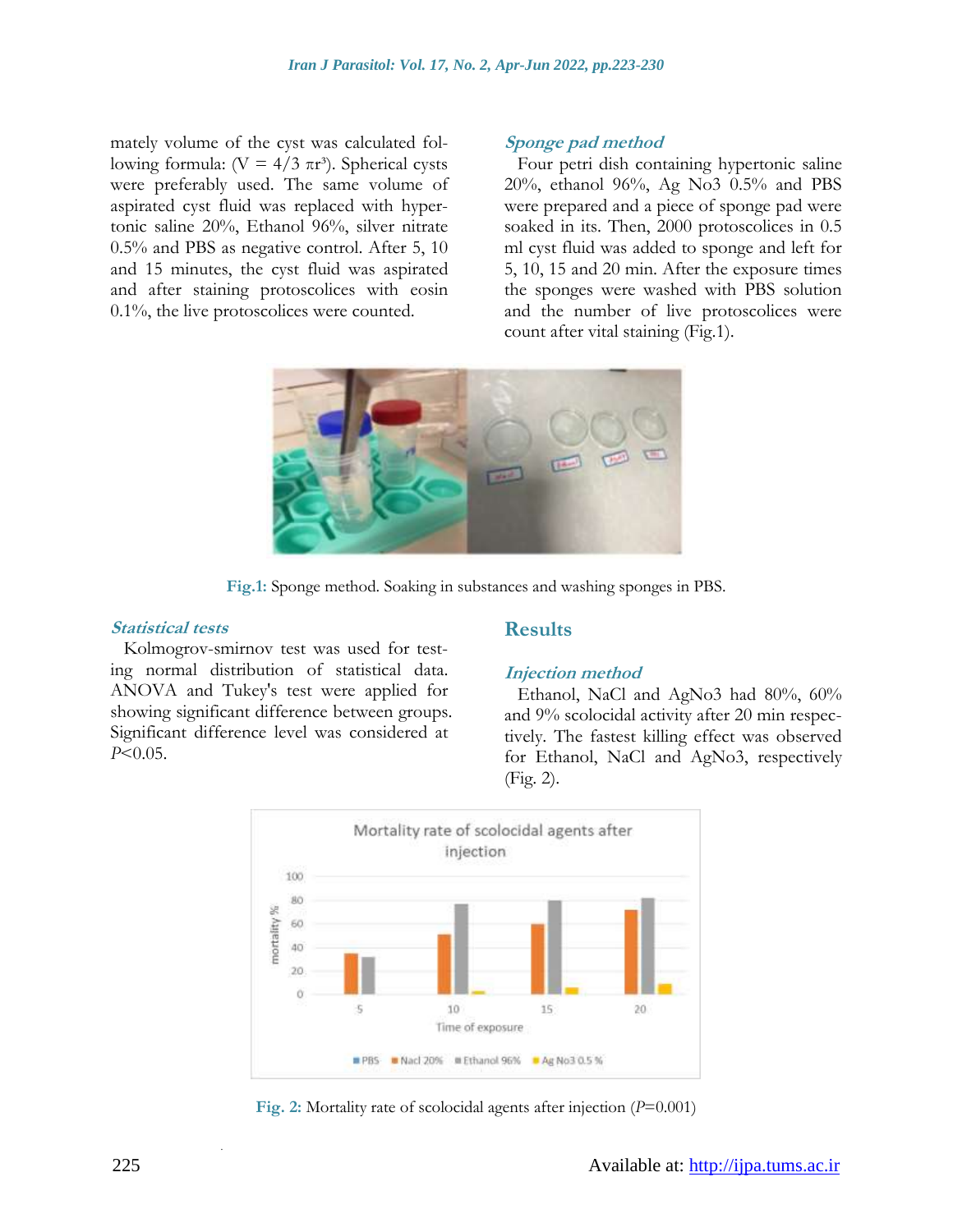In sponge method the most and fastest scolocidal efficacy were observed for: NaCl, AgNo3 and ethanol respectively (Fig. 3). The comparison of scolocidal agents in injection and soaked sponge situation revealed that soaked sponge had more effective and fast scolocidal effects (Figs 4-6). The scolocidal activity for ethanol and NaCl were started at 5 min after exposure and increased with passing time but the killing effect of silver nitrate were began at 10 min after exposure and rises at 20 min later. Kalmogrov-Smirnov test showed a

normal distribution in data and therefore for the next statistical analysis parametric test including ANOVA and Tukey test were used. ANOVA analysis indicated that there are significant difference within studied group (*P*<0.05). Tukey's test showed this difference are related to ethanol group and silver nitrate group (*P*<0.05). Tukey's test also showed significant difference between NaCl and silver nitrate groups  $(P<0.05)$ . There were no significant differences between ethanol and NaCl groups (Table 1).

**Table 1:** Statistic Tukey's analysis in ethanol, NaCl and AgNo3 groups in scolocidal activity (injection method)

| Group(I) | Group(J) | Mean dif-<br>ference (I- | <i>Std.Eror</i> | Sig. | Lower<br><b>Bound</b> | <b>Upper</b><br><b>Bound</b> |
|----------|----------|--------------------------|-----------------|------|-----------------------|------------------------------|
| Ethanol  | NaCl.    | 11.75000                 | 11.23178        | .568 | $-19.6092$            | 43.1092                      |
|          | AgNo3    | 65.00000*                | 11.23178        | .001 | 33.6408               | 96.3592                      |
| NaCl     | Ethanol  | $-11.75000$              | 11.23178        | .568 | $-43.1092$            | 19.692                       |
|          | AgNo3    | 53.25000*                | 11.23178        | .003 | 21.8908               | 84.6092                      |
| AgNo3    | Ethanol  | $-65.00000*$             | 11.23178        | .001 | $-96.3592$            | $-33.6408$                   |
|          | NaCl     | $-53.25000*$             | 11.23178        | .003 | $-84.6092$            | $-21.8908$                   |

\*The mean difference is significant at the 0.05 level

#### **Sponge pad method**

Analysis of scolocidal activity in sponge pad method presented that all of the agents indicated fast killing effect on protoscolices and statistical tests showed there was no significant difference among studied groups (Fig. 3). The killing effect of all group were started at 5 min after exposure and continued up to 20 min



**Fig. 3:** Mortality rate of scolocidal agents after exposure with soaked sponges (**P**=0.405)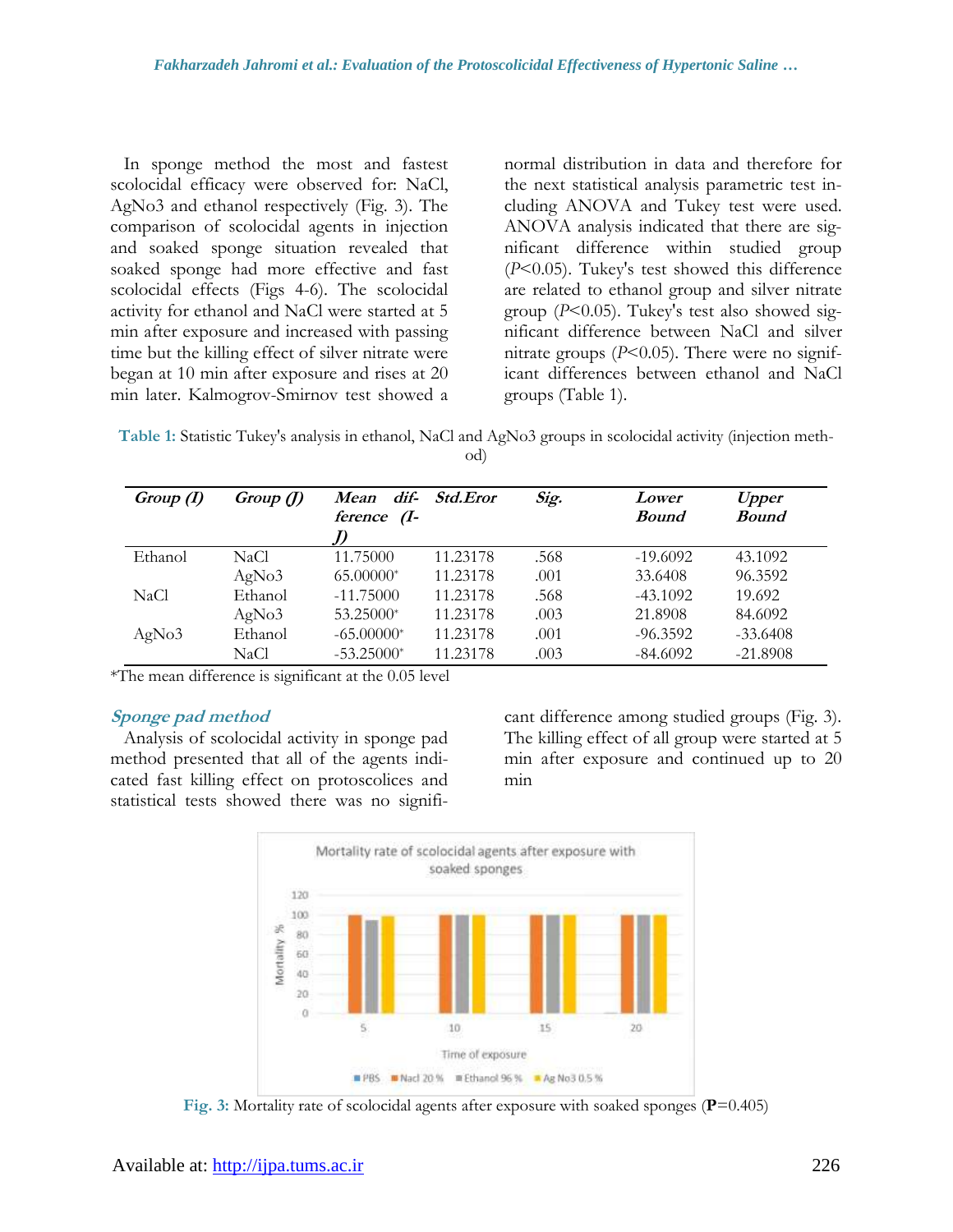

**Fig. 6:** Mortality rate in 0.5% AgNo3 between injection and sponge methods (*P*=0.000)

.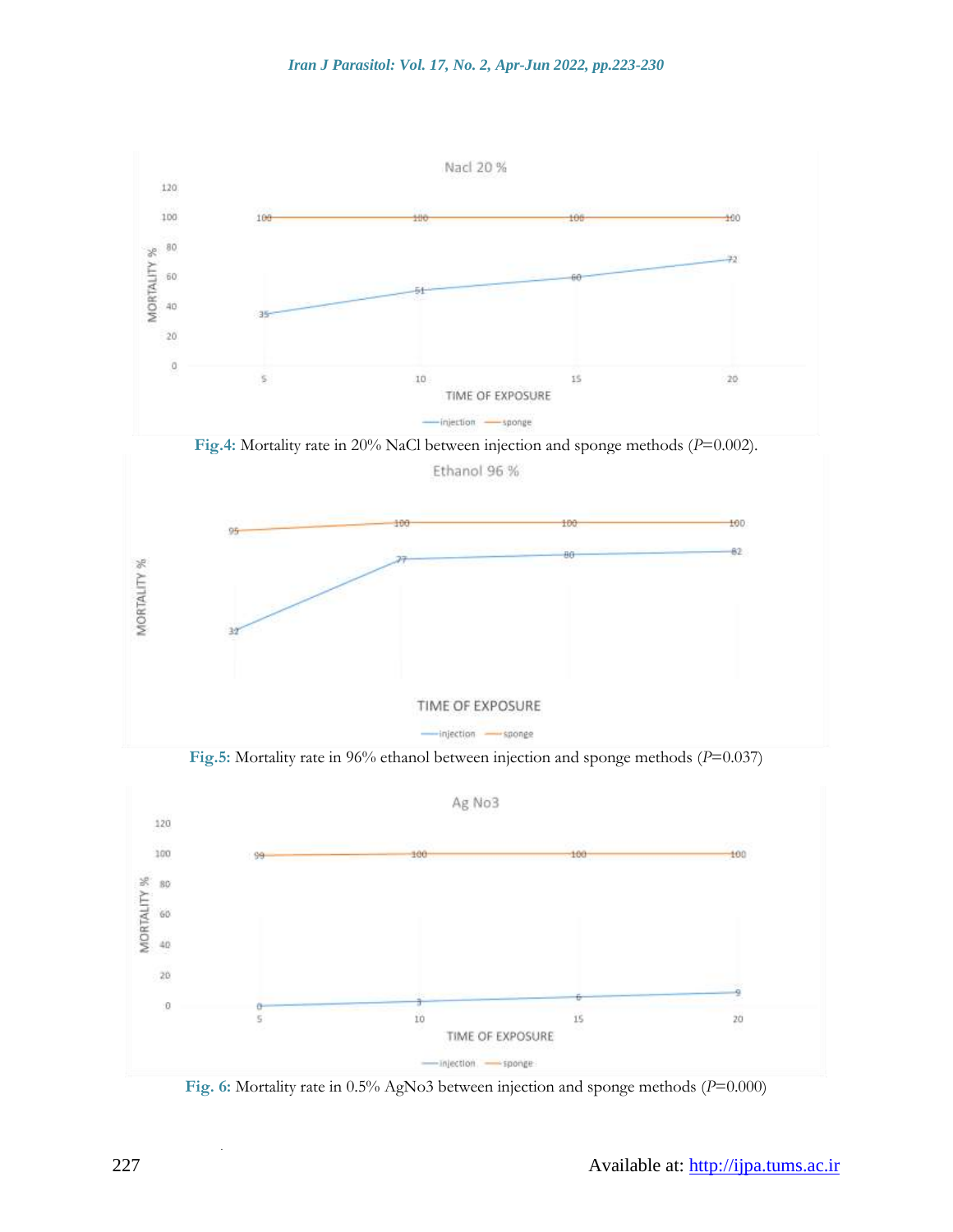## **Discussion**

Surgery is the first approach for CE treatment but there are some limitations including bacterial contamination after surgery, inaccessible cyst such as the formation of the cyst in myocardia and deep of brain, elderly and pregnancy situation. However one of the main problems in the surgery method is the recurrence and secondary cyst formation due to cyst spillage during surgery. As overall, recurrence rate have been reported 2-25% after hydatid surgery (9, 11).

Cyst drainage, germination layer destruction, prevention of cystic fluid leakage, disinfection and closing the cystic cavity are the main strategy in hepatic hydatid surgery (18).

In CE disease, the risk of spreading the cyst contents can be prevented by injecting a strong scolocidal agent such as Chlorhexidine. Although surgery is the first choice for liver hydatidosis, the perfect method for managing the remaining cavity and using scolocidal agents is still debated (15). Currently, injection of scolocidal agents into hydatid cysts is a common practice and many surgeons have abandoned this method due to a lack of objective evidence about the effectiveness and side effects of these substances (14).

The waiting time for the deactivation of protoscolices is important. Shorter time exposure of protoscolocidal agents would help surgeons to minimize time of surgery as much as possible. In most studies, NaCl 20% revealed to be an effective scolocidal material in a short time of exposure. Ethanol 96% and Silver nitrate 0.5% were also effective substances (3, 10, 14, 16, 17). These three substances are widely used in hydatid surgeries.

One effective way to prevent the spillage of protoscolices is to surround the surgical location with impregnated sponges with scolocidal material (15).

In the current study, after 5 minutes the mortality of protoscolices in injection method, was almost half of the effectiveness of the sponge method. Therefore, it seems that clinician should take sponge method as priority of treatment in comparison with injection method. In the other hand it is strongly suggested that injection method has always risk of rupture of the cyst.

There are no studies which compared these two methods at the same time. The most lethal and fast effects on killing protoscolices were observed for: NaCl, AgNo3 and ethanol, respectively in the sponge method. Furthermore, these results in injection method were Ethanol, NaCl and AgNo3, respectively. NaCl kills protoscolices faster than the other two substances. Therefore, the use of NaCl is recommended in surgeries where speed operation is important. Effectiveness was directly related to time in injection method but not for sponge method. With increasing time, the effectiveness of scolocidal agents in all three substances increased. The mortality rate after 10 minutes exposure of all materials was increased significantly (approximately double) and then has been increased over time slowly.

Comparison of the injection and sponge method indicated that the lethal effect of intra-cystic injection was significantly less than the sponge method (*P*<0.05). The reason for this difference could be due to diluting of the scolocidal agents in the cyst fluid and probably the effect of the germinal layer, interaction with substances within the cyst such as ionic substances, unknown inhibitors, and pH changes. The use of scolocidal agents in surgery is based on studies that have often examined the direct exposure of protoscolices in in vitro*.* In these studies, the protoscolices are contacted to pure scolocidal agents, and increasing the contact surface is likely to increase the effectiveness of the material.

There is controversy among surgeons opinion to which substance is more effective. Therefore, further studies with similar clinical conditions are necessary. Previous studies have been performed on various scolocidal agents and concentration (13, 17, 19), but in the present study, scolocidal agents have been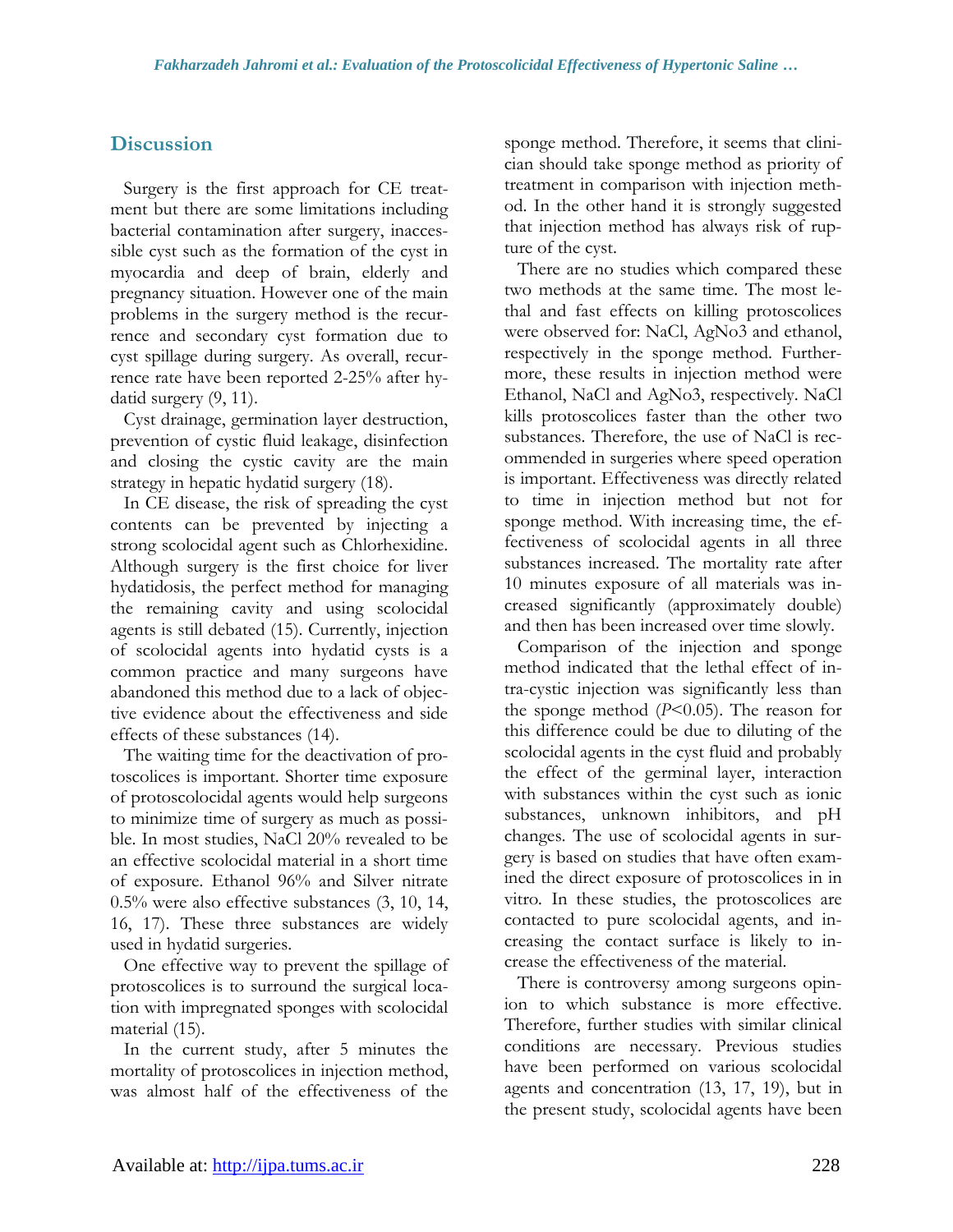performed as routinely concentration used in practice.

In the current study, not only the rate of death and exposure time, but also, the type of active substance differs in two stages (sponge and injection stage). The results of Khan Study (14) was in disagreement with the current study. Although, there is no clear explanation in this regard but, it may be due to different protoscolices source in the two studies (human hydatidosis and sheep hydatidosis source).

The characters of favorite scolocidal agent is defined as: being potent in low concentrations , acting in a short period of time, chemical stabling in cyst fluid, not to be ineffective by diluting in cyst fluid, killing the protoscolices within cysts, without non-toxic effect, having low viscosity, to be available and easily and proper prices (3, 13, 20).

### **Conclusion**

Ethanol and NaCl seems to be more reliable scolocidal substances in term of clinical application and the sponge method is more effective than the injection of scolocidal agents to cysts.

### **Acknowledgements**

The authors would like to thank the Deputy Research of Ahvaz Jundishapur University of Medical Sciences for their support (grant No 99s4) and other members of our laboratories and slaughterhouse staff for their assistance and kind help

### **Competing interests**

.

None of the authors have any conflicts of interest to disclose.

### **References**

- 1. Siracusano A, Delunardo F, Teggi A, Ortona E. Host-parasite relationship in cystic echinococcosis: An evolving story. Clin Dev Immunol. 2012;2012:639362.
- 2. Wen H, Vuitton L, Tuxun T, Li J, Vuitton DA, Zhang W, McManus DP. Echinococcosis: Advances in the 21st century. Clin Microbiol Rev. 2019;32(2):e00075-18.
- 3. Adas G, Arikan S, Kemik O, Oner A, Sahip N, Karatepe O. Use of albendazole sulfoxide, albendazole sulfone, and combined solutions as scolicidal agents on hydatid cysts (in vitro study). World J Gastroenterol. 2009;15(1):112- 6.
- 4. Busto Bea V, Barrio Andrés J, Almohalla Álvarez C. [liver hydatid disease: Still a problem]. Med Clin (Barc). 2016;146:367-371.
- 5. Beigh AB, Darzi MM, Bashir S, Shah A, Shah SA. Gross and histopathological alterations associated with cystic echinococcosis in small ruminants. J Parasit Dis. 2017;41:1028-1033.
- 6. Velasco-Tirado V, Alonso-Sardón M, Lopez-Bernus A, et al. Medical treatment of cystic echinococcosis: Systematic review and metaanalysis. BMC Infect Dis. 2018;18:306.
- 7. Aminpour S, Rafiei A, Jelowdar A, Kouchak M. Evaluation of the protoscolicidal effects of albendazole and albendazole loaded solid lipid nanoparticles. Iran J Parasitol. 2019;14:127-135.
- 8. Gavara CG, López-Andújar R, Ibáñez TB, et al. Review of the treatment of liver hydatid cysts. World J Gastroenterol. 2015;21:124-31.
- 9. Norouzi R, Ataei A, Hejazy M, Noreddin A, El Zowalaty MEJIJoN. Scolicidal effects of nanoparticles against hydatid cyst protoscolices in vitro. Int J Nanomedicine. 2020;15:1095- 1100.
- 10. Hosseini SV, Ghanbarzadeh K, Barzin Z, Sadjjadi SM, Tanideh N, Mehrabani D. In vitro protoscolicidal effects of hypertonic glucose on protoscolices of hydatid cyst. Korean J Parasitol. 2006;44:239-42.
- 11. Shnawa BHJJoPRI. Advances in the use of nanoparticles as anti-cystic echinococcosis agents: A review article. Journal of Pharmaceutical Research International. 2018;24:1-14.